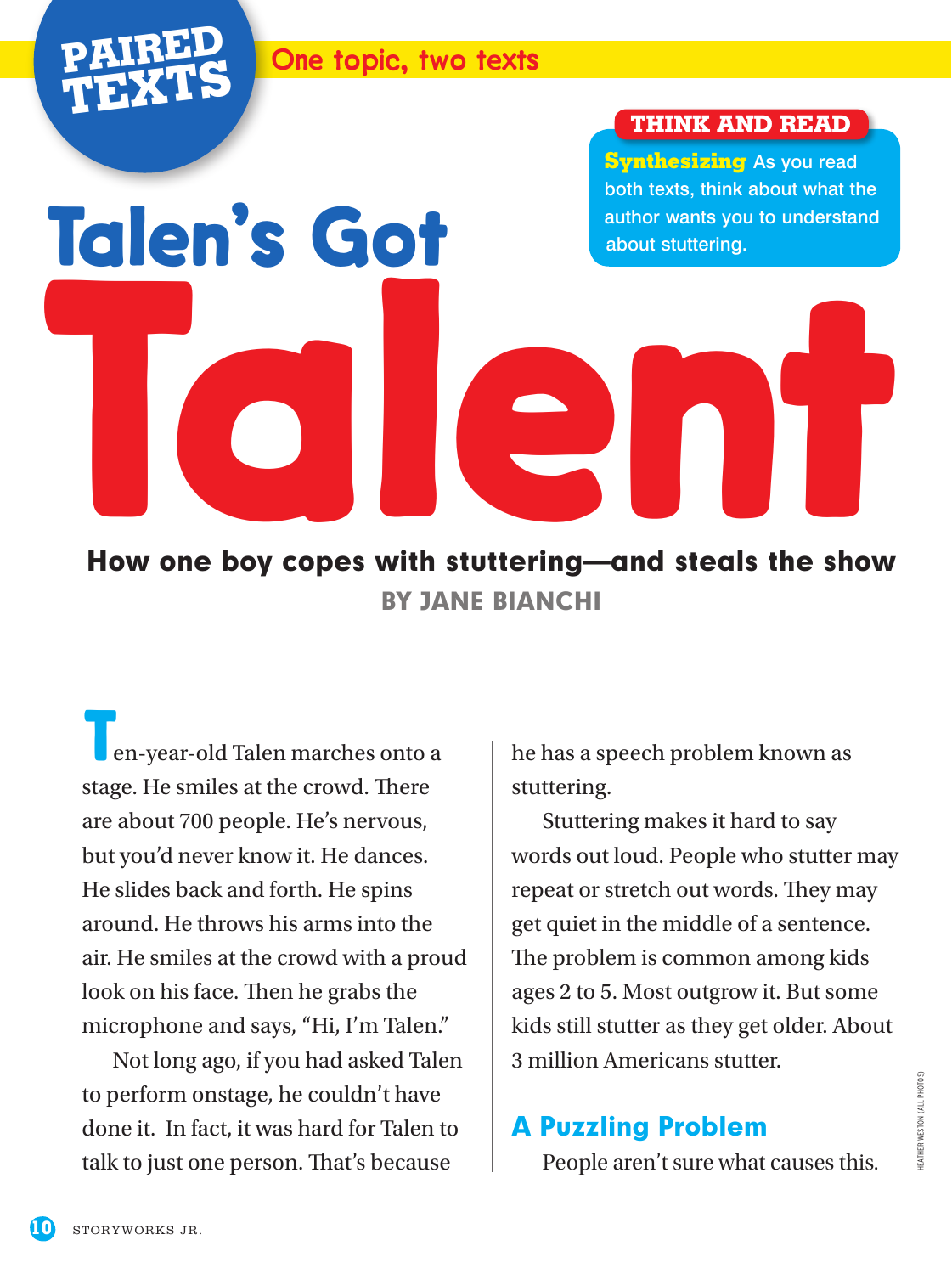



o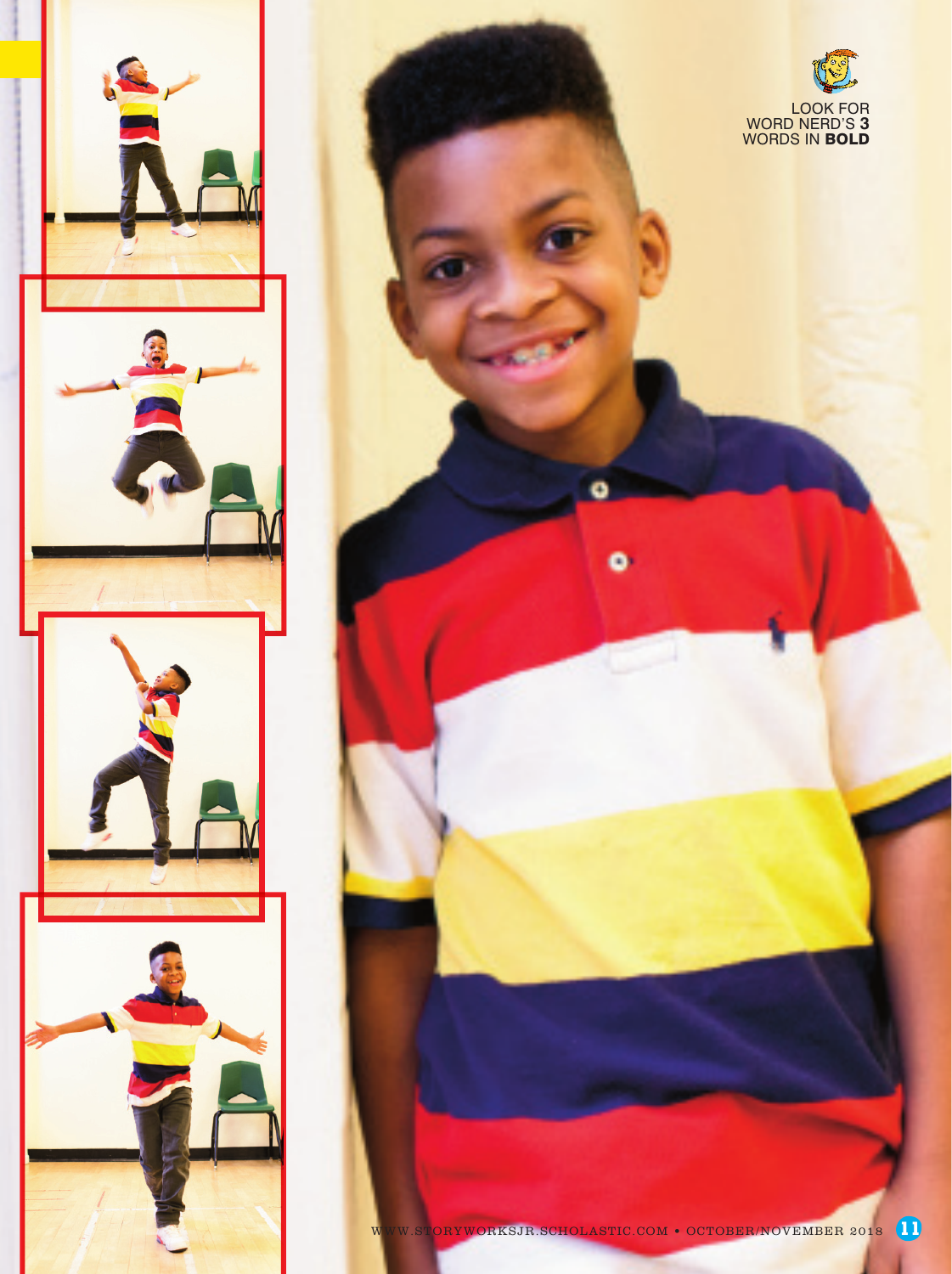Many experts think some people are born more likely to stutter. The problem probably comes from the part of the brain that controls language.

Talen has been stuttering since he was 5. "When I was little, my cousin drew a picture of me and drew a word bubble next to my face. She wrote in the word bubble, 'Hi, I'm, I'm, I'm Talen,'" he says. "It hurt my feelings."

By first grade, he almost never spoke at school. He was too embarrassed. "I didn't raise my hand a lot in class. If a teacher asked for a volunteer, I'd duck," says Talen. It can be tough for him to make friends at school. Some kids find it easier to stay away from Talen than to talk to him.

## A Big Change

But Talen's life began to change when he joined SAY: The Stuttering Association for the Young. The group teaches kids who stutter how to perform and give speeches. The goal is to help kids feel better about themselves. "We have so much fun at SAY," says Talen.

The man who created SAY, Taro Alexander, also started stuttering at age 5.

He became an actor at age 19. He was on TV shows and in plays. When he was



Talen gets advice from SAY founder Taro Alexander.

29, he started SAY. "I wanted to show kids that stuttering doesn't have to hold them back from anything," he says. Each spring, the kids in SAY perform in front of hundreds of people.

## No Longer Alone

Talen goes to SAY for about two hours each week. "I like to dance," says Talen. "It brings out the inner me." Going to SAY hasn't stopped Talen's stuttering. But it has helped him feel happier. Plus, he's made friends. And he's met more than 170 people who stutter! He feels less alone.

The program has helped Talen at